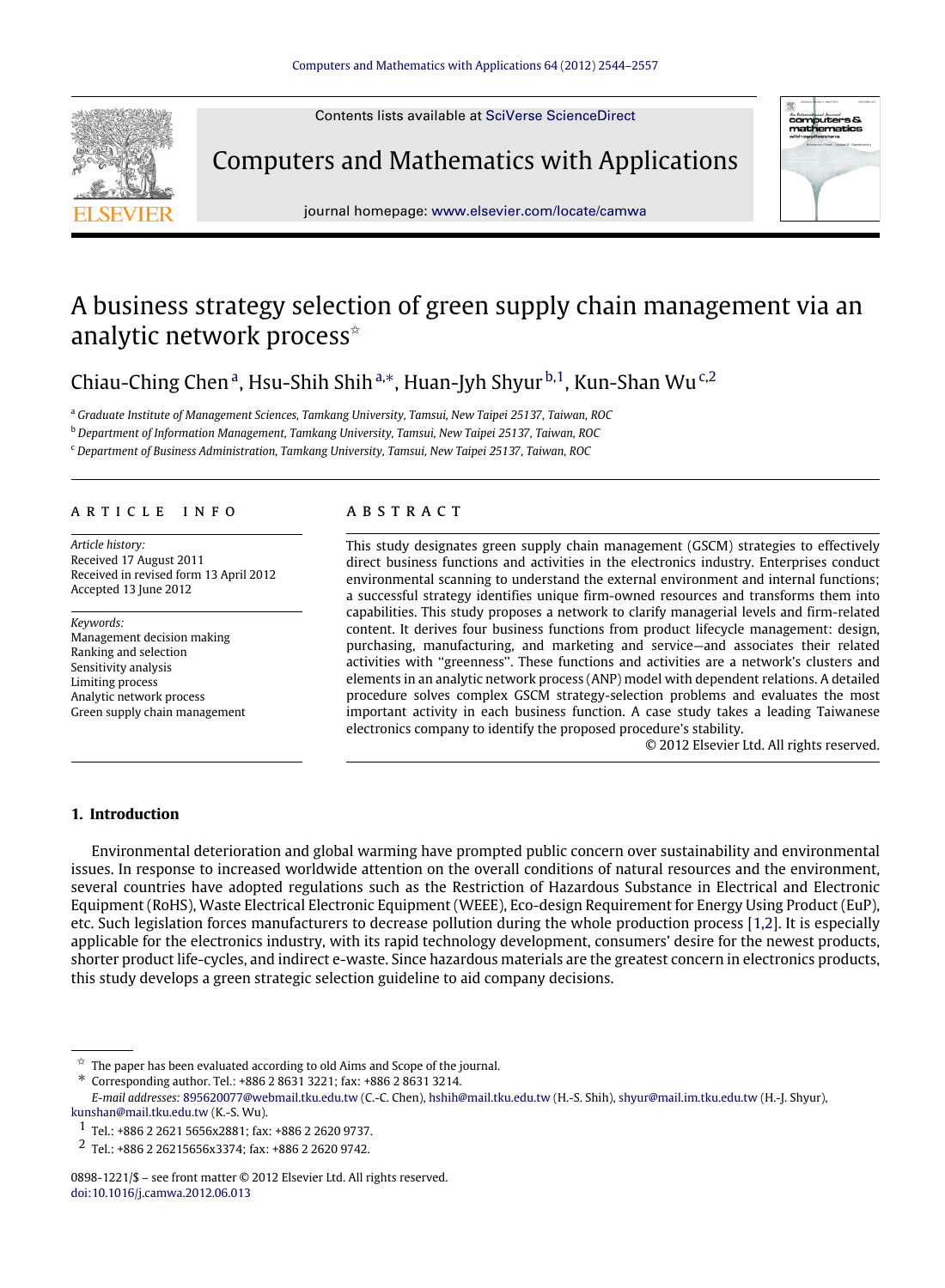Many manufacturers have adjusted their manufacturing philosophies and introduced environmental programs into their organizations. Through social and environmental responsibility (SER), some firms proactively recognize the urgency of environmental protection and have integrated environmental goals into their corporate strategies. Xerox and IBM have set up environmental criteria to manage end-of-life (EOL) products or to appraise their value. Sony has required all related suppliers to follow Green Partner Activities since 2001, and has improved its own green management efforts [\[3\]](#page--1-2).

With rapid international business development, firms with relatively limited resources must outsource some business functions or operations, or purchase raw materials or components/sub-components from other suppliers to establish an interrelated supply-chain network. To advance their environmental performance, they must monitor their own operations and coordinate with other partners in their supply networks, including material suppliers, manufacturers, distributors, users, and so on. Supply-chain managers consider both traditional performance criteria and environmental criteria, or GSCM [\[3\]](#page--1-2). Taiwan's electronics manufacturing companies, such as Original Equipment Manufacturing (OEM) and Own Branding & Manufacturing (OBM), are essential players in the global supply chain and now proactively realize GSCM. An investigation of green businesses will be beneficial to them and the environment as well.

A literature review of GSCM yields studies linking green, environmental, or sustainable concepts to traditional supplychain management, demonstrating how GSCM practices, definitions, and decision frameworks affect business operations [\[4–6\]](#page--1-3). Most studies emphasize reduction, re-manufacturing, recycling product design, process design, manufacturing practices, procurement, and some mixture of items across managerial levels. Integrating environmental concepts into these business functions ameliorates environmental pollution. However, a more elaborate and organized analysis allows efficient implementation of GSCM strategy.

Poole and Simon [\[7\]](#page--1-4) suggested life-cycle analysis as a method of examining the overall environmental impact of a product. Kurk and Eagna [\[8\]](#page--1-5) also extracted environmental attributes from each phase of a product's lifecycle, including raw-material extraction, product manufacturing, packaging and transport, use and service, and final disposal.

Few studies until now have emphasized developing GSCM strategies from an overall organizational perspective. Handfield et al. [\[9\]](#page--1-6) observed the increasing importance of supply-chain strategy as management increasingly adopts environmental practices. Effectively achieving corporate green goals means linking an environmental corporate strategy with every business functional strategy, thus eliminating obstacles to environmental integration. Decision-makers should appropriately modify the contents and aims of environmental practices to match changes in business development. Many companies have just begun exploring environmental concerns and implemented environmentally-friendly activities, so they have not yet identified many environmentally-related factors. Rethinking the relationships between each factor of environmental practices is therefore necessary.

Key ingredients for a successful corporate strategy depend on whether resources or capabilities are rare, durable, or difficult to imitate. This study extends this concept, utilizing the product lifecycle management (PLM) viewpoint to choose business functions related to this process (design, purchasing, manufacturing, and marketing and service), and constructing a fundamental decision-making framework for "green" practices.

Past studies use MCDM approaches to analyze environmental problems [\[10](#page--1-7)[,11\]](#page--1-8). This study chooses a single network of analytic network process (ANP) [\[12\]](#page--1-9) to address the problem for several reasons. First, AHP and ANP are appropriate analytical tools for addressing locations, programs or strategy-selection problems, such as choosing an ideal location, program, or strategies [\[13–16\]](#page--1-10). Second, ANP permits a suitable analytical model to evaluate suppliers and minimize potential risks [\[17–19\]](#page--1-11). Third, ANP's more structured network not only helps decision makers understand the problem more clearly [\[20,](#page--1-12)[21\]](#page--1-13) but also saves more time than normal discussion without an organized process. It focuses the dependent and feedback relations among factors in the network, so that the dominance of influence among stakeholders, alternatives, criteria, and other specific elements is organized to mimic the actual decision-making environment. Finally, a single network maintains group focus on internal relationships and influences between core influential factors (main business functions).

Section [2](#page-1-0) discusses key business functions, the factors of each function, and alternatives. Section [3](#page--1-14) proposes a systematic ANP procedure and Section [4](#page--1-15) demonstrates a case study with sensitivity analysis. Finally, the study draws conclusions and indicates directions for future research.

#### <span id="page-1-0"></span>**2. Literature review**

To establish an adequate analytical network, this paper reviews green management perspectives, clarifies their definitions, and surveys the influential factors of each function based on the stages of PLM: green design, green purchasing, green manufacturing, and green marketing and service. Then, it examines GSCM strategy.

#### *2.1. Green management perspective*

Van Hoek [\[22\]](#page--1-16) believed a business should face up to environmental issues and create competitive advantages through green initiatives. He used three approaches in green management [\[23\]](#page--1-17): reactive, proactive, and value-seeking. Noci [\[24\]](#page--1-18) initially involved the green perspective in the supplier-selection process and divided corporate green strategies into reactive and proactive types. The former requests that suppliers only defer to regulators, while the latter expects suppliers to assist